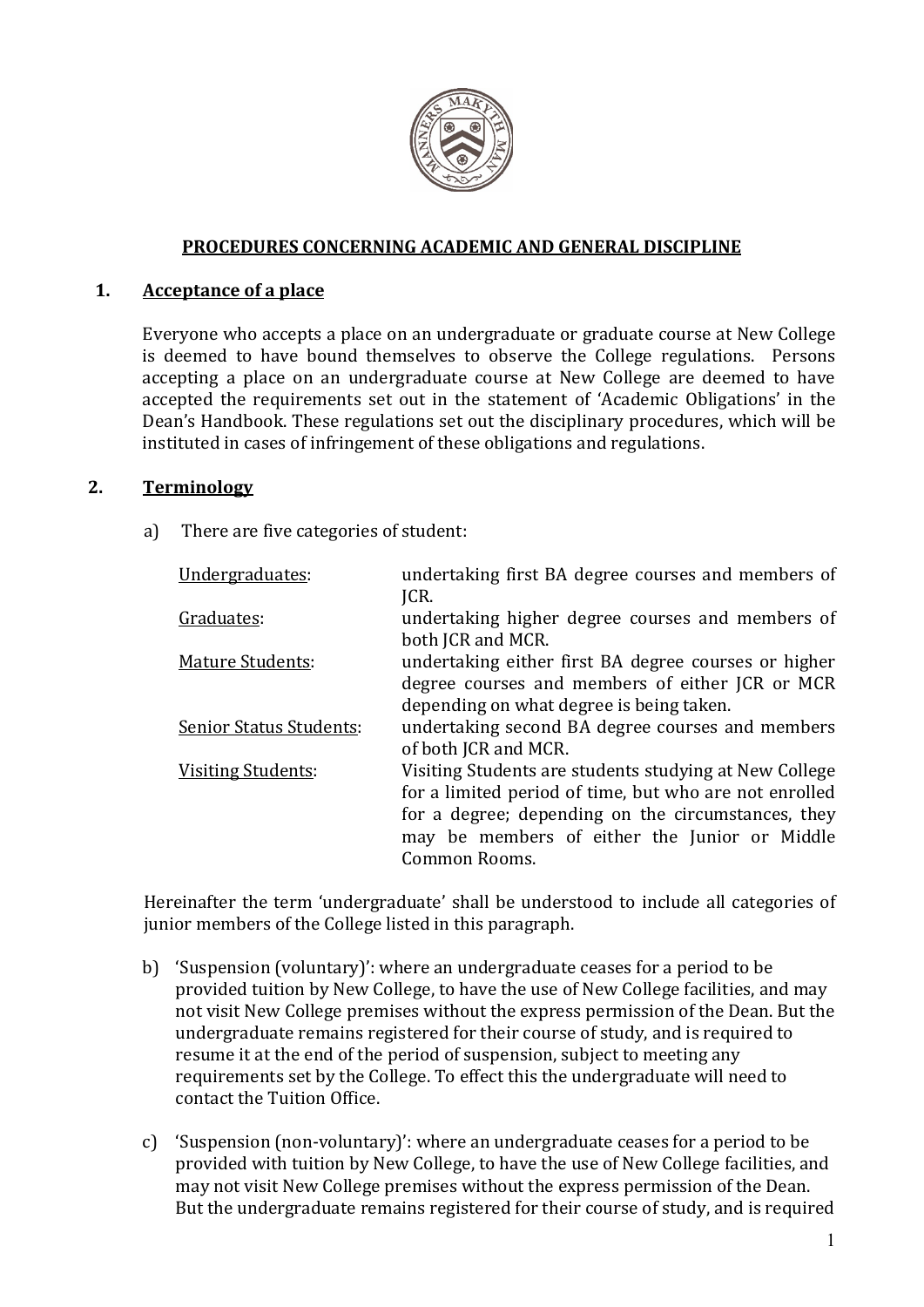to resume it at the end of the period of suspension, subject to meeting any requirements set by the College. These may include sitting one or more Penal Collections, which shall where possible be marked or second-marked by an appropriate person outside College. (A Penal Collections differs from a routine Collection in this it is imposed by the Warden and Tutors Committee, not the tutors; it is where possible marked or second-marked externally; and failure to attain a given mark or above may result in further academic penalties as detailed under 6) below.)

- d) 'Withdrawal from Public Examinations': where an undergraduate wishes to withdraw from Public Examinations (and therefore to suspend their course), the express agreement of the College is required. To effect this the undergraduate will need to contact the Tuition Office.
- e) 'Withdrawal from course': where an undergraduate voluntarily withdraws from their course and so ceases to be a member of the College and of the University.
- f) 'Expulsion': where an undergraduate is permanently deprived of membership of the College and of the University.
- g) 'Fitness to study': Junior members must consistently fulfil the requirements of both the University's and College's Fitness to Study Policy. See links at [http://www.new.ox.ac.uk/deans-handbook,](http://www.new.ox.ac.uk/deans-handbook) 'University of Oxford Fitness to Study Policy' and 'New College Fitness to Study Policy'. Students who are not doing so will be asked to undergo a Fitness to Study process with the College Senior Welfare Team. If either the team is satisfied that the student is fit to study, or that appropriate measures have been taken to improve fitness, further problems with academic performance will be treated as matters of academic discipline. Likewise is the student declines to take part in such a process, further problems will be treated as matters of academic discipline.

# **3**. **College authorities**

- a) The Committee of Warden and Tutors consist of Warden, Sub-Warden, Senior Tutor, Dean, Dean of Divinity, all tutorial fellows, the Salvesen and Cox Fellows, and such additional persons as may be decided from time to time by Governing Body. The Committee determines the College's requirements regarding University examinations, academic performance, and general discipline, and shall be informed of breaches of those requirements.
- b) Whenever a proposal is made for the non-voluntary suspension or withdrawal of an undergraduate's course or for the expulsion of an undergraduate, Warden and Tutors shall refer it to a Disciplinary Sub-Committee. If a meeting of Warden and Tutors cannot be convened within a reasonable time the Senior Tutor shall, after consultation with the Warden, the appropriate tutors, and any other relevant persons in the case of an offence against academic discipline, or after consultation with the Warden, Dean and any other relevant persons in the case of an offence against general discipline, issue warnings of breach of regulations, and may impose penal collections or convene the Disciplinary Sub-Committee.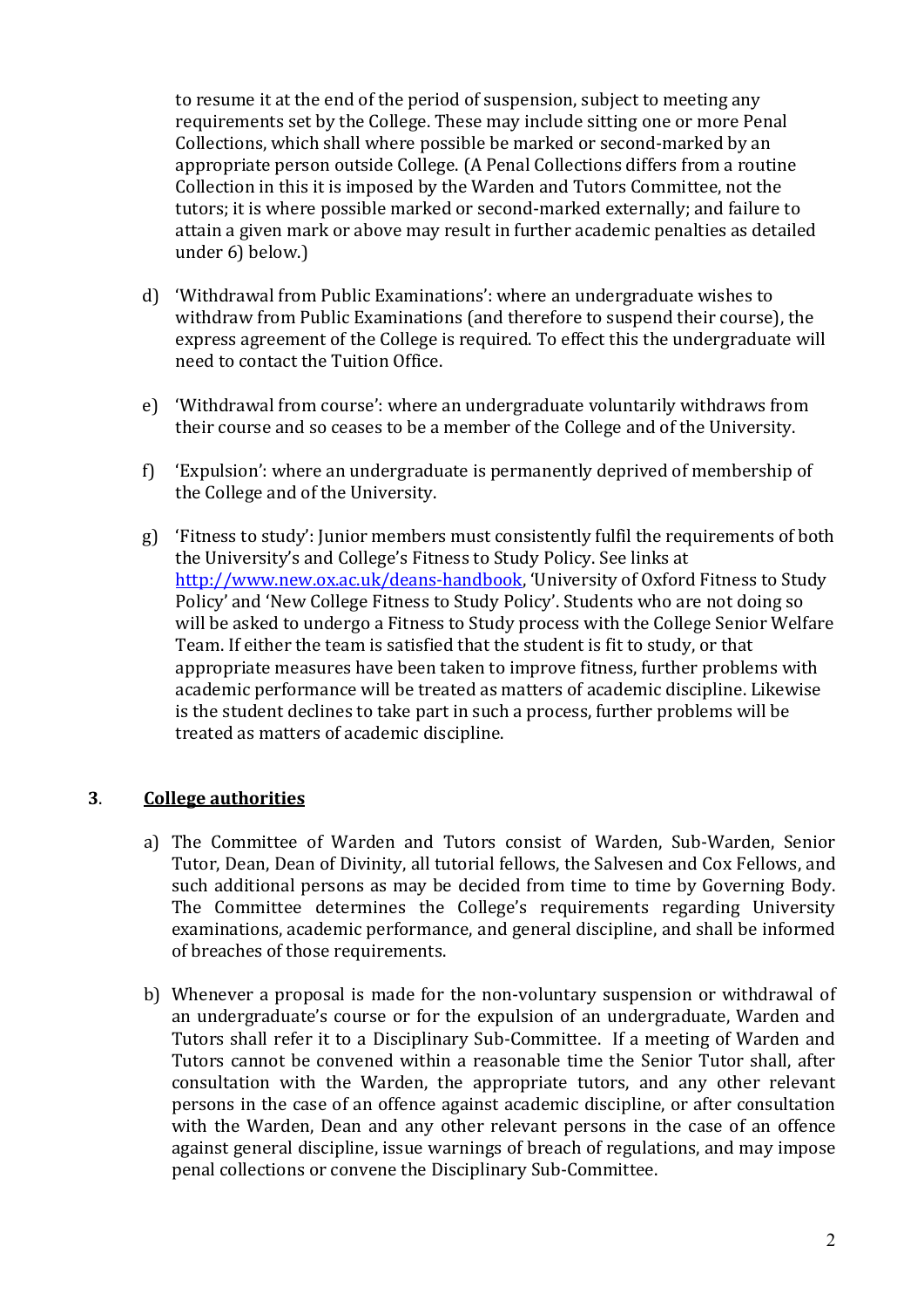- c) The Disciplinary Sub-Committee of Warden and Tutors shall be constituted according to the following procedures. The Senior Tutor shall in each Trinity Term draw up for the following academic year a panel of ten from the list of Professorial, Official and Supernumerary Fellows of the College and submit it to Warden and Tutors for approval. In drawing up the panel the Senior Tutor shall take the first name on the list of Fellows drawn up according to seniority, then the fifth, ninth names and so on exclusive of the Dean and the Dean of Divinity, or such other order as shall vary the list from year to year and shall include names from the first five and last five names on the list of Fellows. For any case the Disciplinary Sub-Committee shall consist of the Sub-warden, who shall normally take the chair, and four other Fellows drawn from the panel. The Senior Tutor shall act as non-voting advisor to the Sub-Committee, and shall inform it on matters of procedure, precedent, and fact, but shall take no active part in its recommendation, withdrawing before the Sub-Committee's final deliberations. The Senior Tutor may also recommend that a welfare representative from the College be present too where pertinent to the case, that representative also acting strictly in a non-voting and advisory role. The four other members of the Disciplinary Sub-Committee shall be drawn by the Senior Tutor from the members of the panel available at the time and excluding any member of the panel whose complaint forms part of the proceedings, beginning from the junior end of the list, and shall include both male and female members. Members of the panel may disqualify themselves on grounds of personal interest or involvement. If the Sub-Committee of five cannot be made up from the panel, the Senior Tutor shall co-opt additional persons from the list of Fellows.
- d) Where there is evidence of a medical condition that may have impacted on the student's academic performance and, because of a belated diagnosis, this comes to light only after College has made a decision concerning termination of registration or suspension of registration and does so within twelve months of that decision, College may, at its discretion, review such new evidence by reconvening the original Disciplinary Sub-Committee and, if it decides the evidence would have led it to a different original decision had it been known at the time, then the original decision may be varied accordingly. The College's Disability Officer or another appropriate Welfare Team member will attend such meetings.
- e) An Appeal Sub-Committee of Warden and Tutors will hear and decide any appeal against the decision of the Disciplinary Sub-Committee of Warden and Tutors. Any appeal to the Warden will be referred to this committee, and only in cases of emergency will the Warden exercise the power of expulsion and suspension otherwise. The Appeal Sub-Committee consists of the Warden as chair, and four other members drawn from a panel of ten Professorial, Tutorial and Supernumerary Fellows of the College. In drawing up the panel the Senior Tutor shall proceed in the same way as prescribed for the panel of the Disciplinary Sub-Committee, but shall take the second, sixth name and so on or such other ordering as may be appropriate to vary the list from year to year. The four other members of the Appeal Sub-Committee shall be drawn by the Warden from the panel in the same way as prescribed for the Disciplinary Sub-Committee. The decision of the Appeal Sub-Committee is final within the College. No further appeal to the Warden will be entertained, and the decision will be reported to Warden and Tutors Committee, but may not be reopened by the College.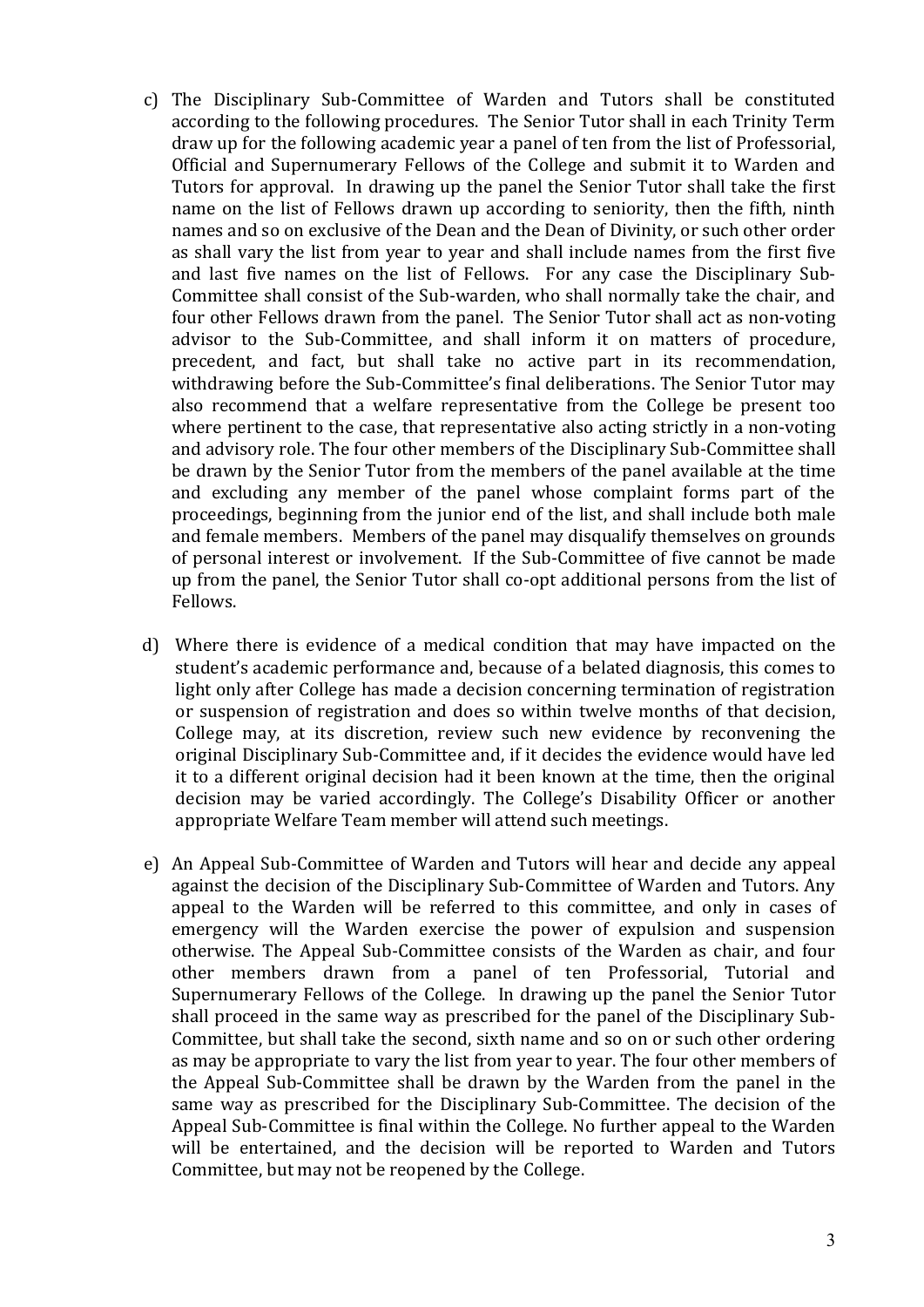## **4. First Public Examination**

- a) The College's requirements are set out in the statement of 'Academic Obligations' in the Dean's Handbook. If an undergraduate fails to pass or to obtain Honours as appropriate at the first attempt, Warden and Tutors Committee shall set conditions regarding a second attempt.
- b) If the undergraduate fails to fulfil these conditions regarding a second attempt, the College shall normally consider the undergraduate's course to have been withdrawn. Warden and Tutors, however, may set conditions for a further attempt, or may refer the matter to the Disciplinary Sub-Committee.
- c) If in exceptional circumstances the Disciplinary Sub-Committee of Warden and Tutors allows a further attempt at the First Public Examination, but the undergraduate fails to meet the Disciplinary Sub-Committee's conditions regarding such a further attempt, the same procedures shall be followed as in the case of failure to meet conditions regarding a second attempt.

## **5. Second Public Examination**

- a) The College's requirements are set out in the statement of 'Academic Obligations' in the Dean's Handbook. If an undergraduate fails to obtain Honours at the earliest reasonable opportunity he or she will be deemed to have terminated his or her course. This requirement applies also to an undergraduate failing at the earliest reasonable opportunity to achieve the standard required by the University in Part I of the Second Public Examination in Biochemistry, Chemistry, or Engineering for proceeding to Part II of the course.
- b) An undergraduate who is deemed to have withdrawn from his or her course but who wishes to be reinstated shall write to the Senior Tutor giving full details. The Senior Tutor shall advise the undergraduate of the date of the meeting of the Disciplinary Sub-Committee at which the undergraduate's claim for reinstatement will be heard.
- c) The Disciplinary Sub-Committee may impose conditions regarding reinstatement. An undergraduate who fails to meet them shall again be deemed to have terminated his or her course; and the procedures in 5(b) above shall again apply.
- d) If the Disciplinary Sub-Committee rejects an undergraduate's claim for reinstatement, or imposes conditions for reinstatement which are unacceptable to the undergraduate, appeal procedures as in 8(ii) below shall apply.

# **6. Academic Performance**

a) The College's requirements are set out in the statement of 'Academic Obligations' in the Dean's Handbook. A breach of these requirements shall be discussed at an early stage between the relevant tutors and the undergraduate. Where a breach [of academic requirements] is serious or where it persists , the matter shall be reported to the Senior Tutor who shall normally refer it to Warden and Tutors Committee but who may alternatively discuss it with the appropriate tutors and other relevant persons.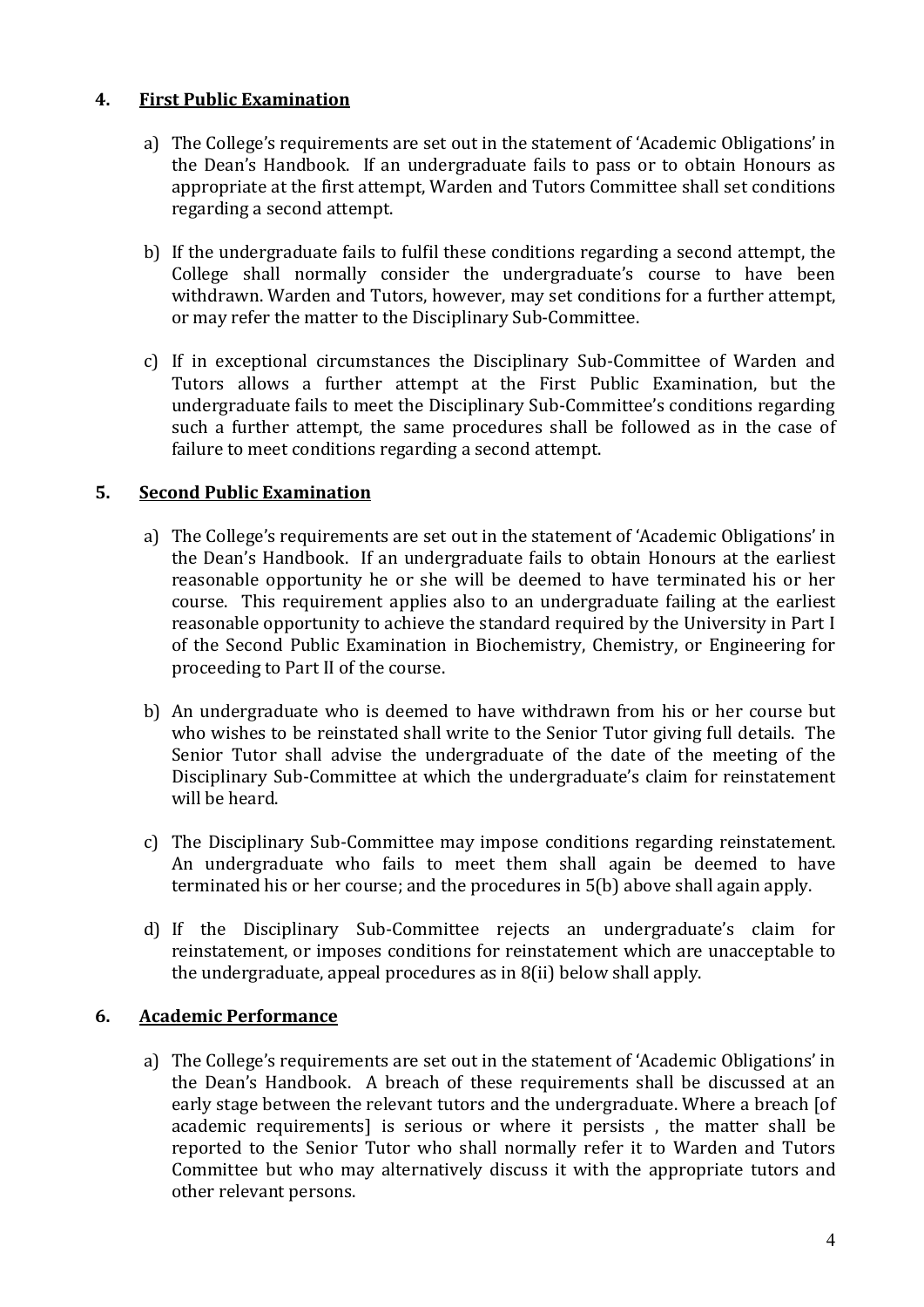- b) The normal course of action shall be to send to the undergraduate a First Official Warning of breach of requirements, which shall take the form either of a summons to the Warden or of a Senior Tutor's letter, and shall state that continued breaches may result in the undergraduate's expulsion. This First Official Warning may be accompanied by the imposition of a Penal Collection at which the undergraduate is required to achieve a specific standard (normally 60% or the lowest 2.1 mark).
- c) If either a failure of a Penal Collection or a further breach of requirements is reported the normal course of action shall be to send to the undergraduate a Second Official Warning of breach of requirements, which shall take the same form as in 6(b) above. This Second Official Warning also may be accompanied by the imposition of a Penal Collection at which the undergraduate is required to achieve a specific standard. The undergraduate shall also be warned that a third breach will trigger the setting-up of a Disciplinary Sub-Committee.
- d) In the event of a subsequent failure in a Penal Collection or a further persistent breach of requirements, a Disciplinary Sub-Committee shall be convened to consider the suspension or expulsion, or retention under specified conditions, of the student in breach. The Senior Tutor shall inform the undergraduate in writing of the date of the meeting of the Disciplinary Sub-Committee of Warden and Tutors at which his or her expulsion will be considered. The undergraduate shall have the rights of representation as in 8(i) below. If the Disciplinary Committee of Warden and Tutors decides to suspend or terminate the undergraduate's course or to expel an undergraduate, appeal procedures and in 8(ii) below shall apply.

### **7. College Regulations**

Regulations concerning general discipline shall be proposed by the Dean from time to time and approved by Warden and Tutors Committee.

# **8. Procedures**

### (i) The Disciplinary Sub-Committee

- a) If Warden and Tutors refer a matter to the Disciplinary Sub-Committee, the Senior Tutor shall at once inform the undergraduate in writing of the decision of Warden and Tutors, specifying the complaint, and shall as soon as possible thereafter inform the undergraduate of the time and place of the meeting of the Disciplinary Sub-Committee and of his or her rights of representation and appeal. At least a week will elapse between the student being informed of the Disciplinary Sub-Committee and the date of its hearing.
- b) The undergraduate may submit a written statement to the Disciplinary Sub-Committee but is required to be present at the hearing. The undergraduate may be accompanied by a friend or relative, but is required to inform the Senior Tutor in advance of the identity of this friend or relative and of their relationship to the undergraduate. Such a companion is there to offer pastoral support. If the undergraduate fails to attend the meeting, the Committee may proceed in his or her absence.